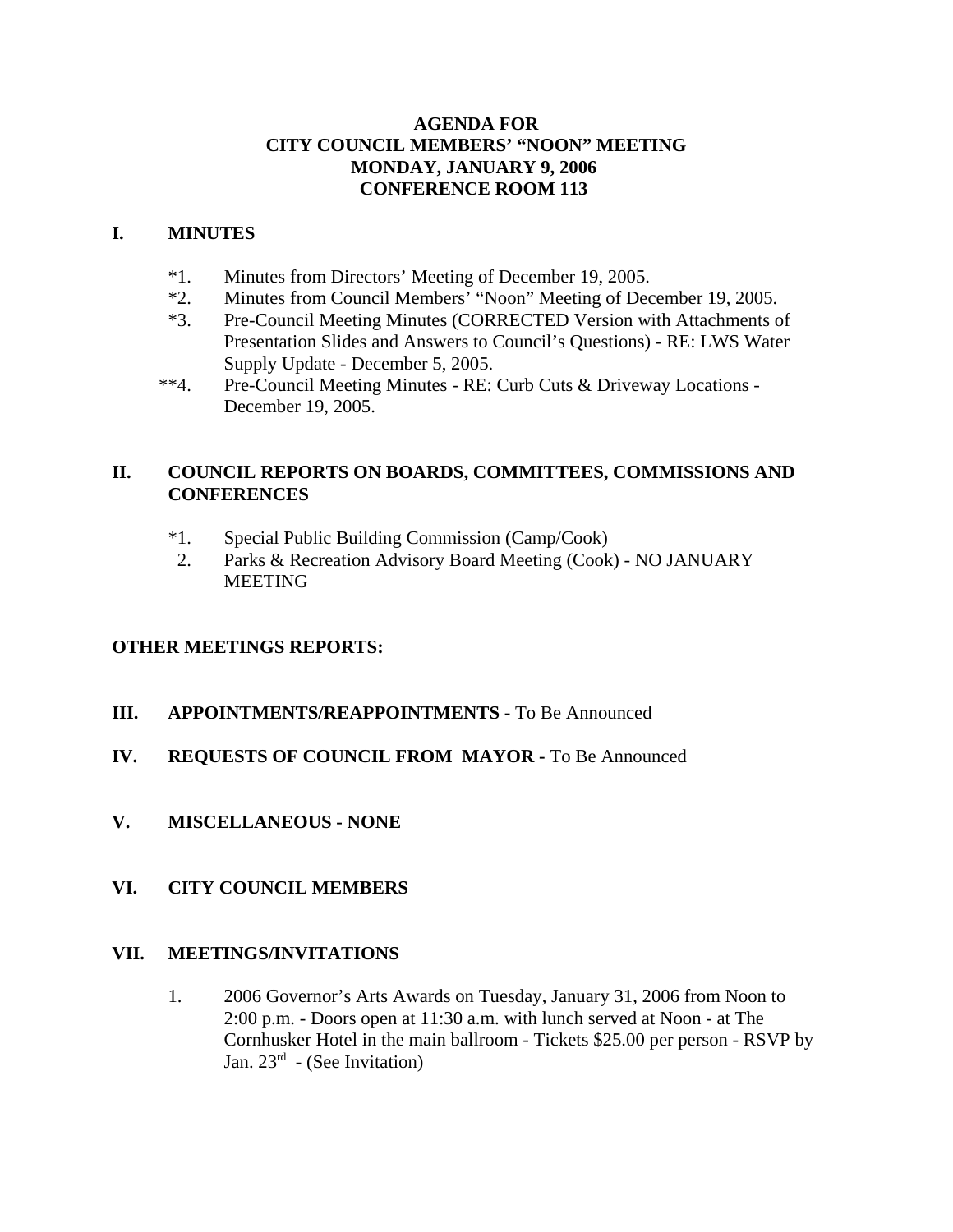- 2. United Way Annual Meeting on Thursday, January 26, 2006 from 11:30 a.m. to 1:00 p.m. at The Embassy Suites, 1040 "P" Street - 11:00 a.m., Doors Open - 11:30 a.m., Lunch served - 11:45 a.m. to 1:00 p.m., Program - Cost \$25.00 per person - RSVP by Jan.  $19<sup>th</sup>$  - (See Invitation)
- 3. Kirkham Michael Client Appreciation Dinner in conjunction with the League of Municipalities Mid-Winter Meeting on Monday, February 6, 2006 at the Nebraska Club, 233 South 13<sup>th</sup> Street, 20<sup>th</sup> Floor. Cocktails at 6:45 p.m., Dinner at 7:30 p.m. (Please indicate entree selection) - RSVP by Feb. 1st - (See Invitation)

# **VIII. ADJOURNMENT**

### **\*HELD OVER FROM DECEMBER 26, 2005. \*\*HELD OVER FROM JANUARY 2, 2006.**

ca010906/tjg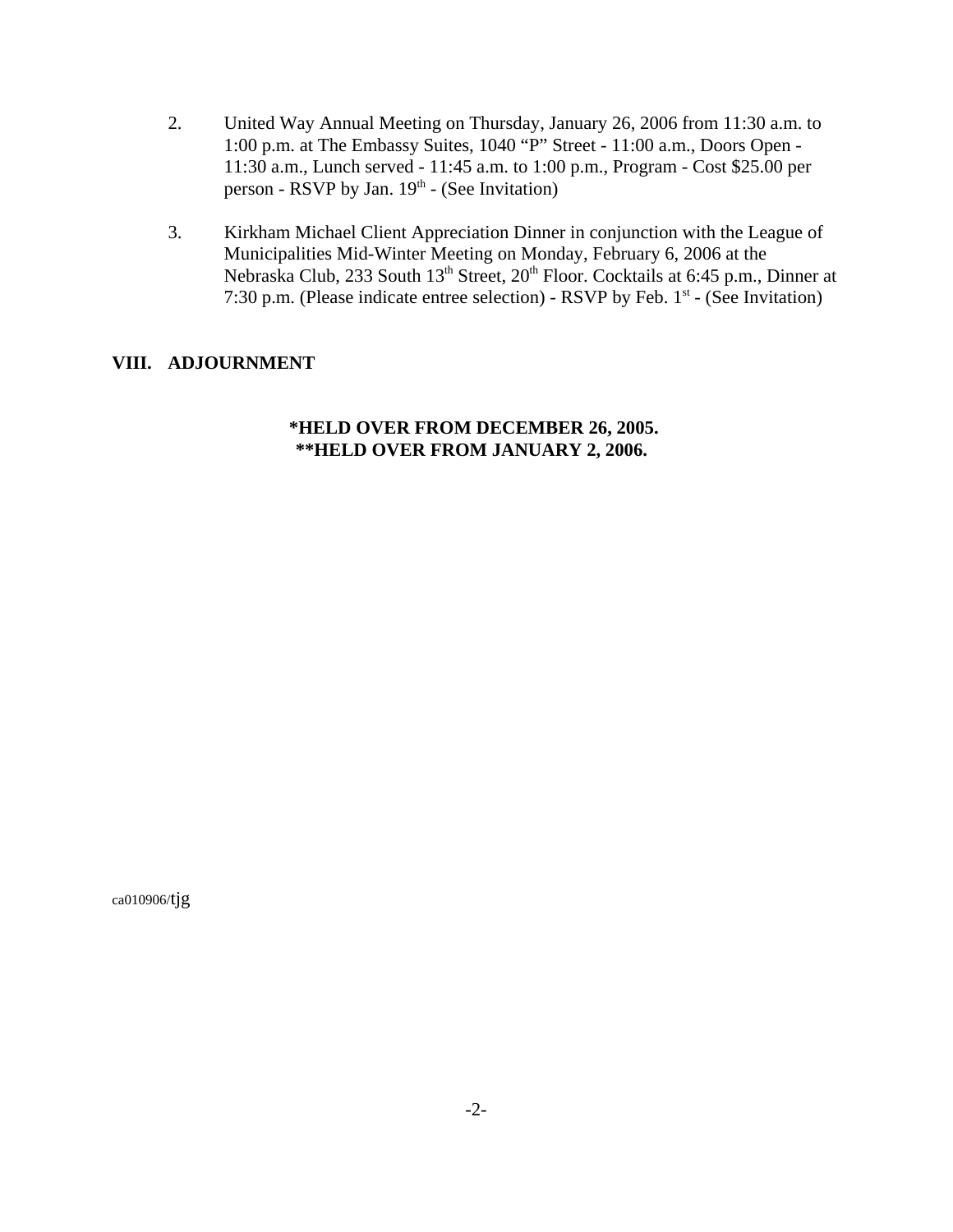# **MINUTES CITY COUNCIL MEMBERS' "NOON" MEETING MONDAY, JANUARY 9, 2006 CONFERENCE ROOM 113**

**Council Members Present:** Ken Svoboda, Chair; Patte Newman, Vice-Chair; Jonathan Cook, Dan Marvin; Annette McRoy, Robin Eschliman, Jon Camp

**Others Present:** Mark Bowen, Ann Harrell, Rick Hoppe, Mayor's Office; Dana Roper, City Attorney; Tammy Grammer, City Council Staff; Deena Winter, Lincoln Journal Star Representative; and Coby Mach, LIBA

### **I. MINUTES**

- \*1. Minutes from Directors' Meeting of December 19, 2005.
- \*2. Minutes from Council Members' "Noon" Meeting of December 19, 2005.
- \*3. Pre-Council Meeting Minutes (CORRECTED Version with Attachments of Presentation Slides and Answers to Council's Questions) - RE: LWS Water Supply Update - December 5, 2005.
- \*\*4. Pre-Council Meeting Minutes RE: Curb Cuts & Driveway Locations December 19, 2005.

Chair Ken Svoboda, by acclamation of the Chair, approved the minutes. No objections were offered.

### **II. COUNCIL REPORTS ON BOARDS, COMMITTEES, COMMISSIONS AND CONFERENCES**

\*1. **Special Public Building Commission** (Camp/Cook) **—** Mr. Cook reported only item they discussed was 'K' Street. They discussed what they should do and felt that while there could be some preliminary work done that if they wanted to wait to do anything. It would be significant in terms of money or staff time until they found out if they were willing to actually accept the counter offer. But, they are still waiting and they have a meeting tomorrow and still don't have any information back and so he doesn't know what action they might take. So, they decided to wait on most things.

Mr. Camp stated he e-mailed Ken Svoboda, it dawned on him that they went through all the various amendments and everything on 'K' Street and none of them had brought up a deadline on the counter offer. He thinks it makes sense to say there's a point which they have to accept or reject and he's not sure how to do it. Mr. Camp questioned Dana Roper whether it's reconsider or whatever. Noting, he ran into (inaudible) a week ago at the Post Office and she mentioned her work station took the holidays off and they are now reviewing it and that's all their conversation was about. So, they would like to know where it stands or maybe Dana (Roper) you have some information for them. Dana Roper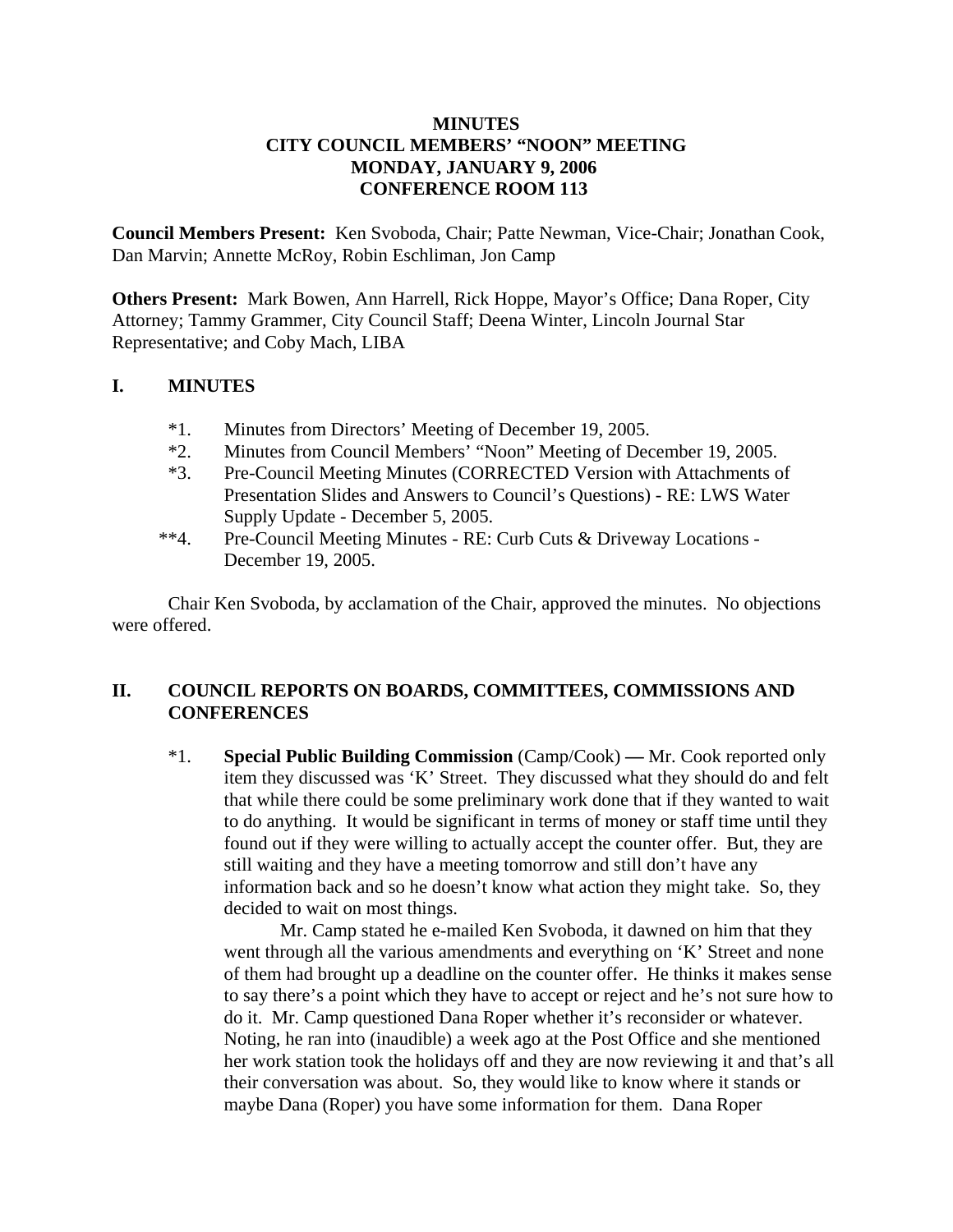responded he does not have anymore information other than he thinks the impression that we were laboring under is that they would have some response from them by the  $10<sup>th</sup>$  but he will double check on it. But, if they wanted to do something, it would be a motion to reconsider and then put a deadline or Council can just vote today and communicate that with them. Ann Harrell stated she knows most of their team was out of town over the holidays and she thinks they do intend to get back this is not something that they are going to forget about. She understands your desire to hear something back, but there were a lot of amendments and she does think they do intend to get back to them and she can certainly call them today and find out if they are finished with their review and when they think that they will be getting back to them. Dana Roper stated you simply have an offer that's out there and you can amend, modify or revoke that offer at anytime before they accept, it's just a question of how much public process that you want in it. We can schedule something on their agenda or today they can say we're going to give you until February  $1<sup>st</sup>$  to answer this or we will repeal our action. He thinks they have to go through the steps which would require the three readings, unless, they want to waive the rules. Ms. Harrell commented again in an interest of saving a bunch of legislation she can give them a call and say they would like to hear back from them in the next two weeks. Mr. Svoboda asked Dana Roper what he would suggest them do? Dana Roper responded let Ann Harrell make the call. Mr. Svoboda commented Council would know by the end of their voting session today. Mr. Roper commented he thinks at the end they can just say I want to have appropriate legislation to set a January 23rd deadline and they can just make the motion to say if we have not heard and don't have an acceptance by the  $23<sup>rd</sup>$  they will introduce legislation to repeal their action. Mr. Camp questioned will they need three readings after the  $23<sup>rd</sup>$ . Mr. Roper said yes, he believes so, they could waive the rules, if they wanted and make that part of their motion. Mr. Svoboda stated okay, by the end of our voting session today people will have heard from Ann Harrell.

### 2. **Parks & Recreation Advisory Board Meeting** (Cook). — NO JANUARY MEETING

#### **OTHER MEETINGS REPORTS: - NONE**

### **III. APPOINTMENTS/REAPPOINTMENTS -** Rick Hoppe had none to report.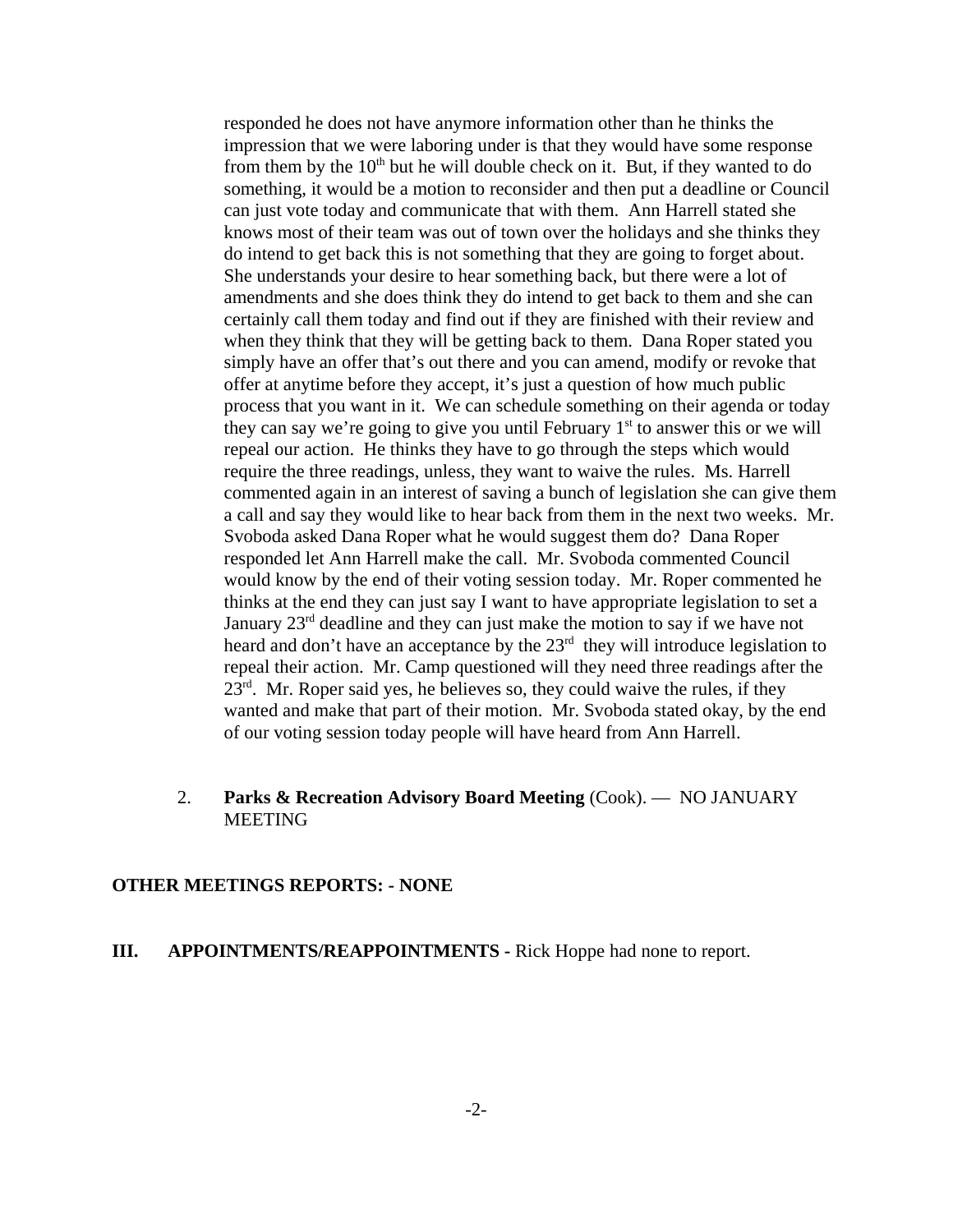### **IV. REQUESTS OF COUNCIL FROM MAYOR -**

#### **MARK BOWEN -**

Mark Bowen stated the Mayor mentioned to them the sex offender residency restriction ordinances will becoming forward as drafts to Council with the intention that they be put on hold until legislative sessions are complete. So, they know where the legislature ends up with its proposals which there are a variety of them over at the Governor and the Attorney General. Mr. Bowen noted it was the Mayor who a couple months ago brought the issue to everybody's attention saying this is coming at them and now here it is. The Mayor also wants people to know if the State legislatures do not do anything that they've got something underway if the legislature does not act. But, the Mayor's preference is that the legislature needs to act quickly, and so in part put the legislature on notice that the City will be prepared to act if they don't.

He thinks Debbie Engstrom will be contacting the Council members who are going to be working with the Mayor on part of the 'M' Class Committee to set up some meetings.

The Mayor announced during the break released the Streamlining Report and she is now starting to look at names for the Streamlining Committee. Some people volunteered names already, if Council has ideas mention them to her.

### **ANN HARRELL - NO COMMENTS**

#### **RICK HOPPE - NO COMMENTS**

**DANA ROPER, City Attorney - NO COMMENTS** 

### **V. MISCELLANEOUS - NONE**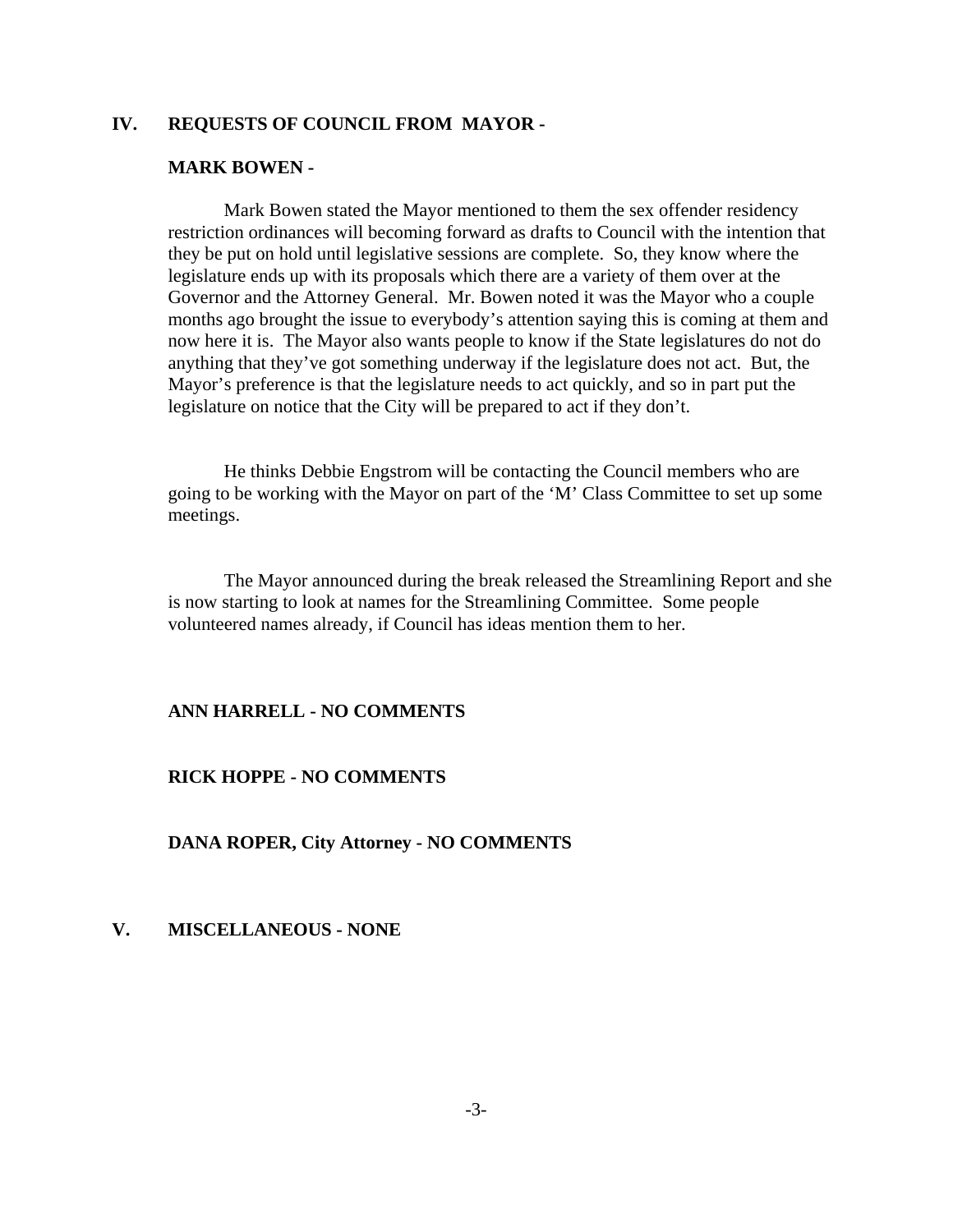### **VI. CITY COUNCIL MEMBERS**

### **JON CAMP - NO COMMENTS**

### **JONATHAN COOK - NO COMMENTS**

#### **ROBIN ESCHLIMAN - NO COMMENTS**

### **DAN MARVIN -**

Mr. Marvin stated he would like to share something with them and handed out material regarding Job Growth Statistics from the U.S. Department of Labor-Bureau of Labor Statistics. Mr. Marvin commented the thing that has irritated him over the last couple of weeks is that there's a focus on the negative in the community which he thinks has been building up for a while and he just wants to look at a few elements that are positive. He went over the material with Council. *[See Attachment 'A']* 

### **ANNETTE McROY - NO COMMENTS**

#### **PATTE NEWMAN - NO COMMENTS**

### **KEN SVOBODA - NO COMMENTS**

### VII. MEETINGS/INVITATIONS - Listed on the Attend Sheet for January 9<sup>th</sup>.

**VIII. MEETING ADJOURNED** - Approximately at 11:57 a.m.

### **\*HELD OVER FROM DECEMBER 26, 2005. \*\*HELD OVER FROM JANUARY 2, 2006.**

cm010906/tjg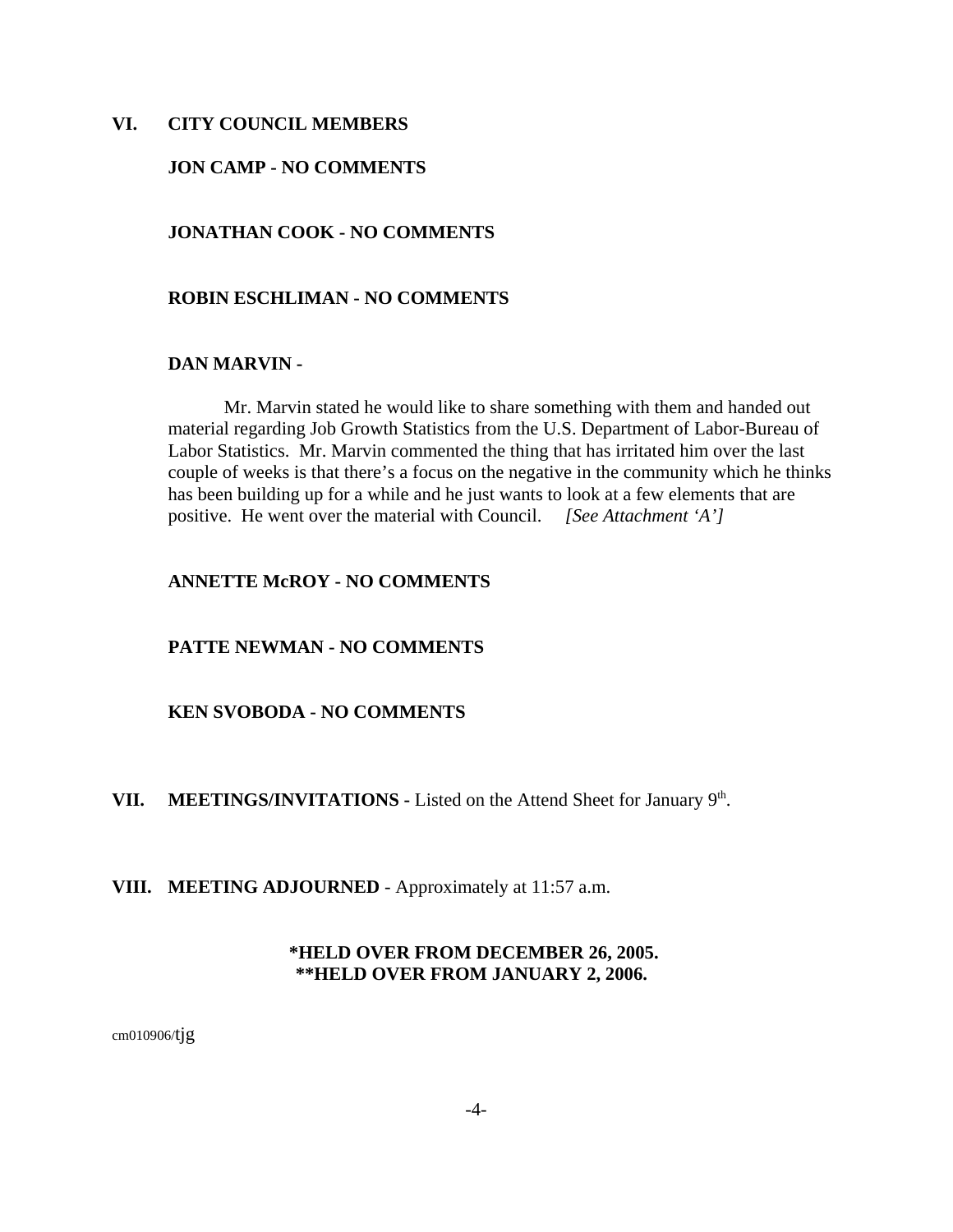Fifteen Year Job Growth (%) Ten Year Job Growth (%) 33.0% 17.0% 31.0% 16.0% 29.0% 15.0% 27.0% 25.0% 14.0% 23.0% 13.0% 21.0% 12.0% 19.0% 11.0% 17.0% 10.0% 15.0% Lincoln Omaha US Lincoln Omaha US

# **Job Growth Statistics**

Attachmer

Lincoln vs Omaha Five Year Job Growth (%) employement growth 6.0% 5.0% 119 4.0% 115  $111$ **El Lincoln** 3.0% **l≣ Omaha** 107 2.0% 103 1.0% 99 0.0% 1995 1999 2003 2005 1997 2001 Omaha **US** Lincoln

Source: U.S. Department of Labor - Bureau of Labor Statistics

Above data shows year over year Job growth for the month end November 2005.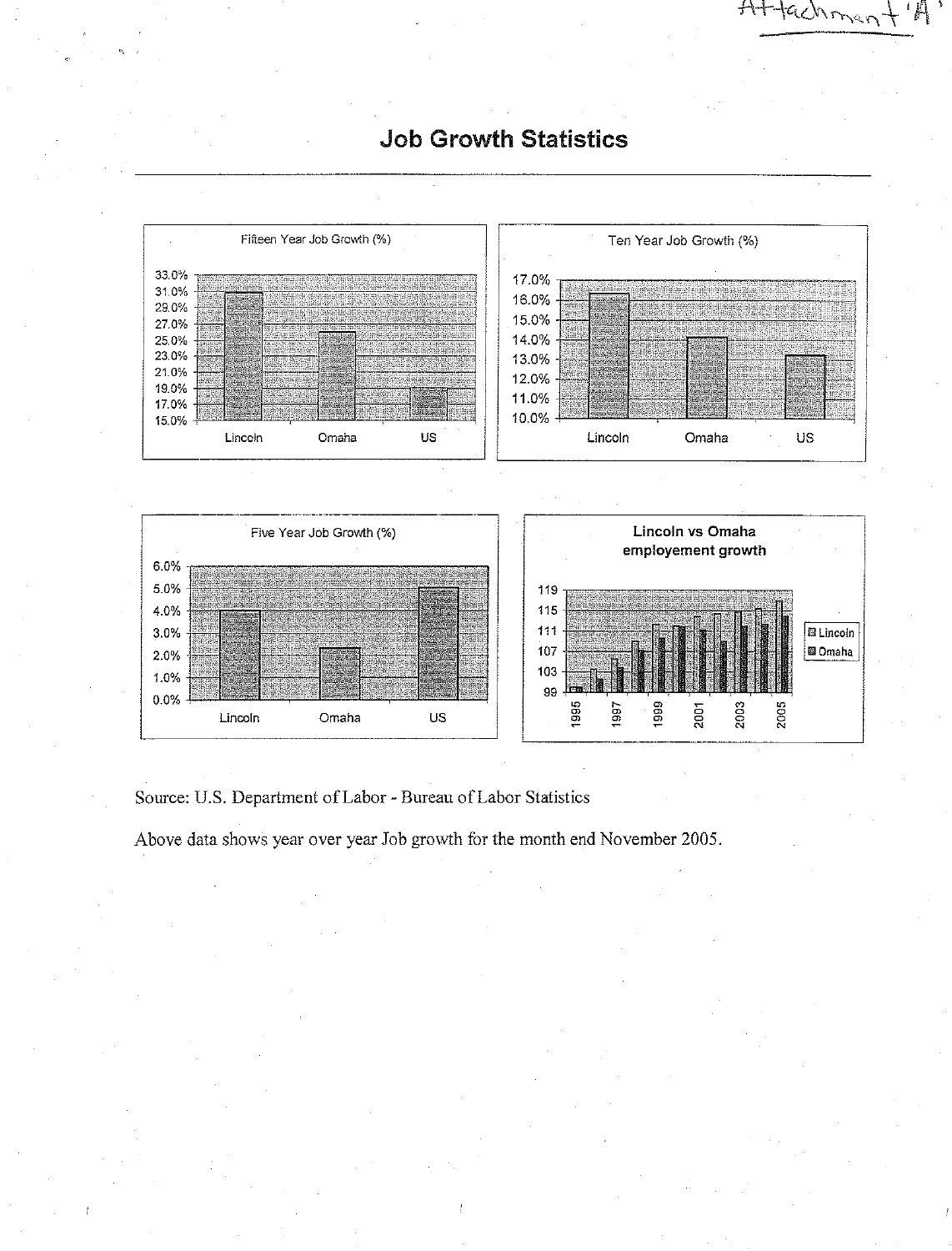# Lancaster County Population Growth vs Douglas and Sarpy County

|            |            |            |            | 1990       | 2003       |  |
|------------|------------|------------|------------|------------|------------|--|
|            | Total      | Tota       | Total      | Total      | Total      |  |
|            | Population | Population | Population | Population | Population |  |
|            |            |            |            |            |            |  |
| Lancaster  | 155,272    | 167,972    | 192,884    | 213,641    | 260,995    |  |
| Doug/Sarpy | 374,771    | 453,151    | 483 053    | 519,027    | 609.179    |  |
| Douglas    | 343,490    | 389,455    | 397,038    | 416.444    | 476,703    |  |
| Sarpy      | 31,281     | 63.696     | 86.015     | 102.583    | 132,476    |  |